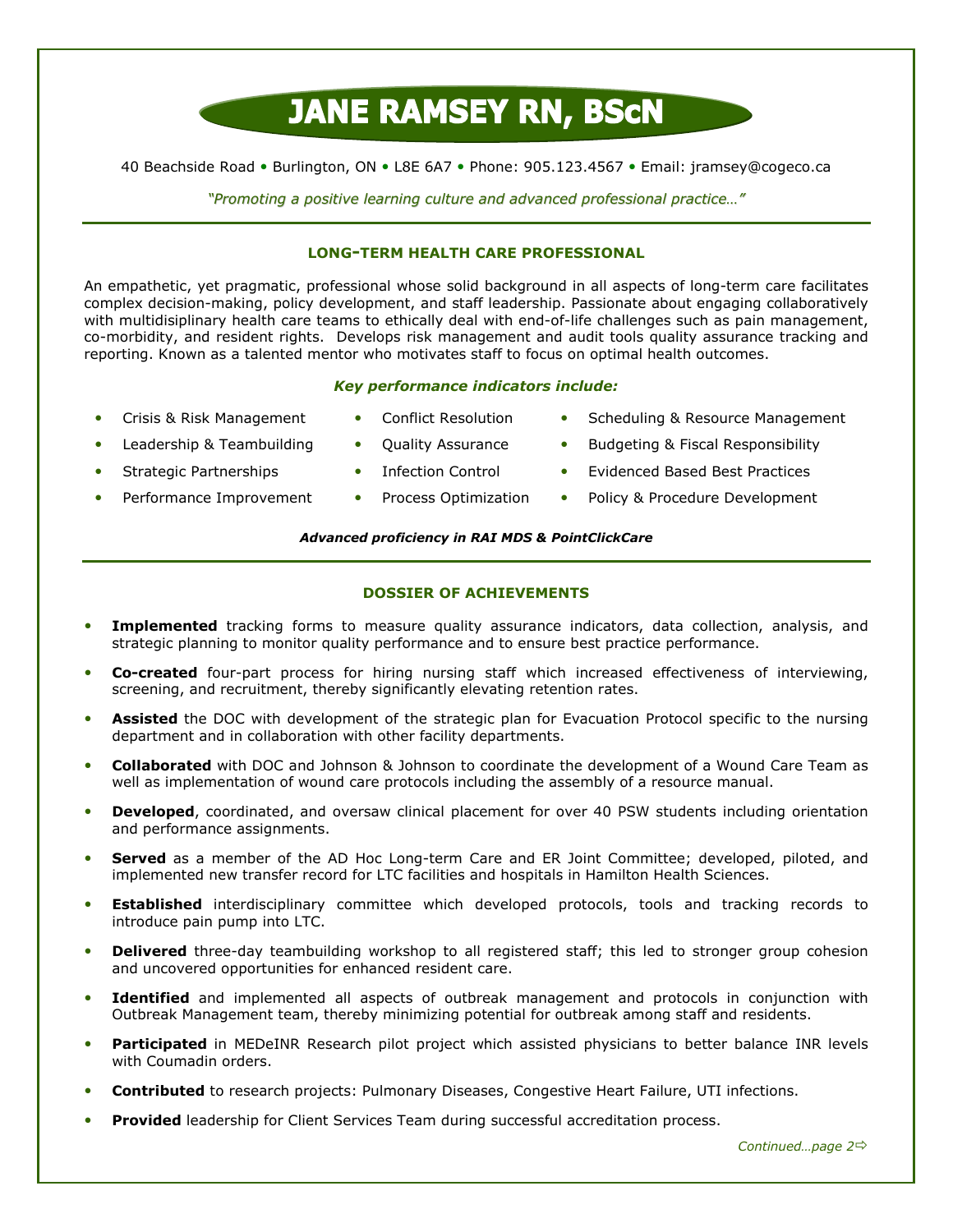# **JANE RAMSEY RN, BSCN**

Page 2 · Phone: 905.123.4567 · Email: jramsey@cogeco.ca

"Promoting a positive learning culture and advanced professional practice…"

#### CAREER CHRONOLOGY

St Philip's Terrace Nursing Home – Niagara Falls, ON 2007 – Present

#### MANAGER OF RESIDENT CARE

Resident Care • Quality Improvement • Risk Management • Resource Management • Budgeting

- Established goals, programs, and processes for nursing department of 120 staff in keeping with organizational strategic plan.
- Assessed and monitored the quality of resident care in a 128-bed facility to ensure compliance with MOHLTC standards, College of Nurses, and evidenced-based best practices.

### Oak Lane Nursing Home – Welland, ON 2003 – 2007

#### CLINICAL COORDINATOR

Supervision & Nursing Management • Staff Hiring & Supervision • Infection Control • Quality Assurance

- Managed all aspects of resident care for 167-bed facility under the direction of Director of Care to ensure compliance with MOHLTC.
- Assisted DOC in staff hiring, orientation, supervision, and performance management for 120 nursing staff, ensuring quality care along with assurance that residents' rights and teamwork were upheld.

#### Porsche Club of Canada 2003 – 2003 – 2003 – 2003 – 2003 – 2003 – 2003 – 2003 – 2003 – 2003 – 2003 – 2003 – 2003

#### PRESIDENT/ CO-CHAIR / DRIVER EDUCATION TEAM MEMBER

Event Planning & Management • Fundraising • Budgeting • Volunteer Recruitment • Driver Education

- Introduced Porsche Club Racing to Upper Canada Region PCA as first in Canada.
- Raised sponsorship monies; managed a \$90K budget.
- Designed trophy concept and modifications for 750 trophies for 1999 Porsche Parade in Montreal.

#### Private Duty – Burlington, ON 1990 – 1998 Private Duty – 1998 – 1998

#### PERSONAL CARE COORDINATOR

Palliative Care • Physician Liaison • Maximum Health Potential • Care Planning • Emotional Needs Monitoring

Managed private nursing services and palliative care for ailing couple.

Southeast Medical Group – Burlington, ON 1988 – 1990

#### REGISTERED NURSE

• Family Practice • Patient Interfacing • Intake & Assessment

- Conducted patient intake and assessment: vital signs, clinical interview and patient history.
- Provided patient counselling and education on specific issues.

#### Continued...page 3